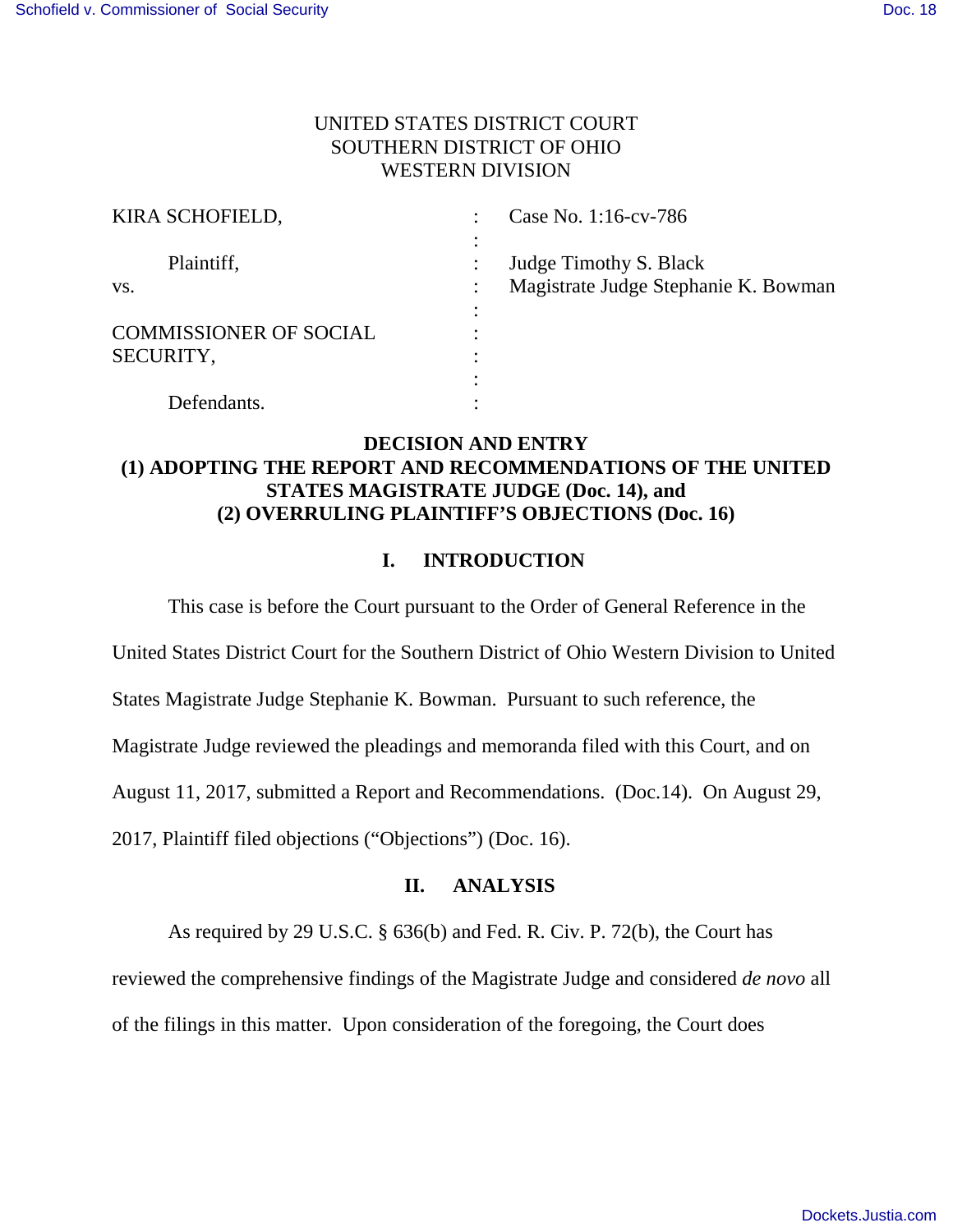determine that such Report and Recommendations (Doc. 14) should be and is hereby adopted in its entirety and Plaintiff's Objections (Doc. 16) should be and are overruled.

Plaintiff's first objection argues that the Magistrate Judge "inverted the treating doctor rule" by approving the Administrative Law Judge's ("ALJ") decision to give more weight to state agency doctors than Plaintiff's treating physicians. (Objections at 6-7). This argument fails. As explained by the Magistrate Judge, the ALJ set forth sufficient reasons for why he did not afford Plaintiff's treating physicians controlling weight; most notably, because the ALJ found their opinions to be conclusory and not supported by the record. (R&R at 9-11); *see also* 20 C.F.R. § 404.1527(c)(4) ("Generally, the more consistent an opinion is with the record as a whole, the more weight we will give to that opinion."); *Cutlip v. Sec'y of HHS*, 25 F.3d 284, 287 ( $6<sup>th</sup>$  Cir. 1994) (treating physician opinions are "only accorded great weight when they are supported by sufficient clinical findings and are consistent with the evidence.").

Plaintiff's second objection argues that the Magistrate Judge erroneously endorsed the use of outdated evidence by approving the ALJ's decision to give moderate weight to a 47 month old opinion from Dr. Rudy, a state agency doctor, because Dr. Rudy did not have the opportunity to review Plaintiff's updated medical information. (Objections at 8). Similarly, Plaintiff's sixth objection argues that Dr. Rudy's report was irrelevant after 2012. (*Id.* at 14). These arguments fail. An ALJ can reasonably rely on a state agency physician's opinion as long as the ALJ considers any evidence that the physician could not consider, including subsequent medical examinations. (R&R at 12); *McGrew v. Coimm'r of Soc. Sec.*, 343 F. App'x 26, 32 ( $6<sup>th</sup>$  Cir. 2009). As explained by the

2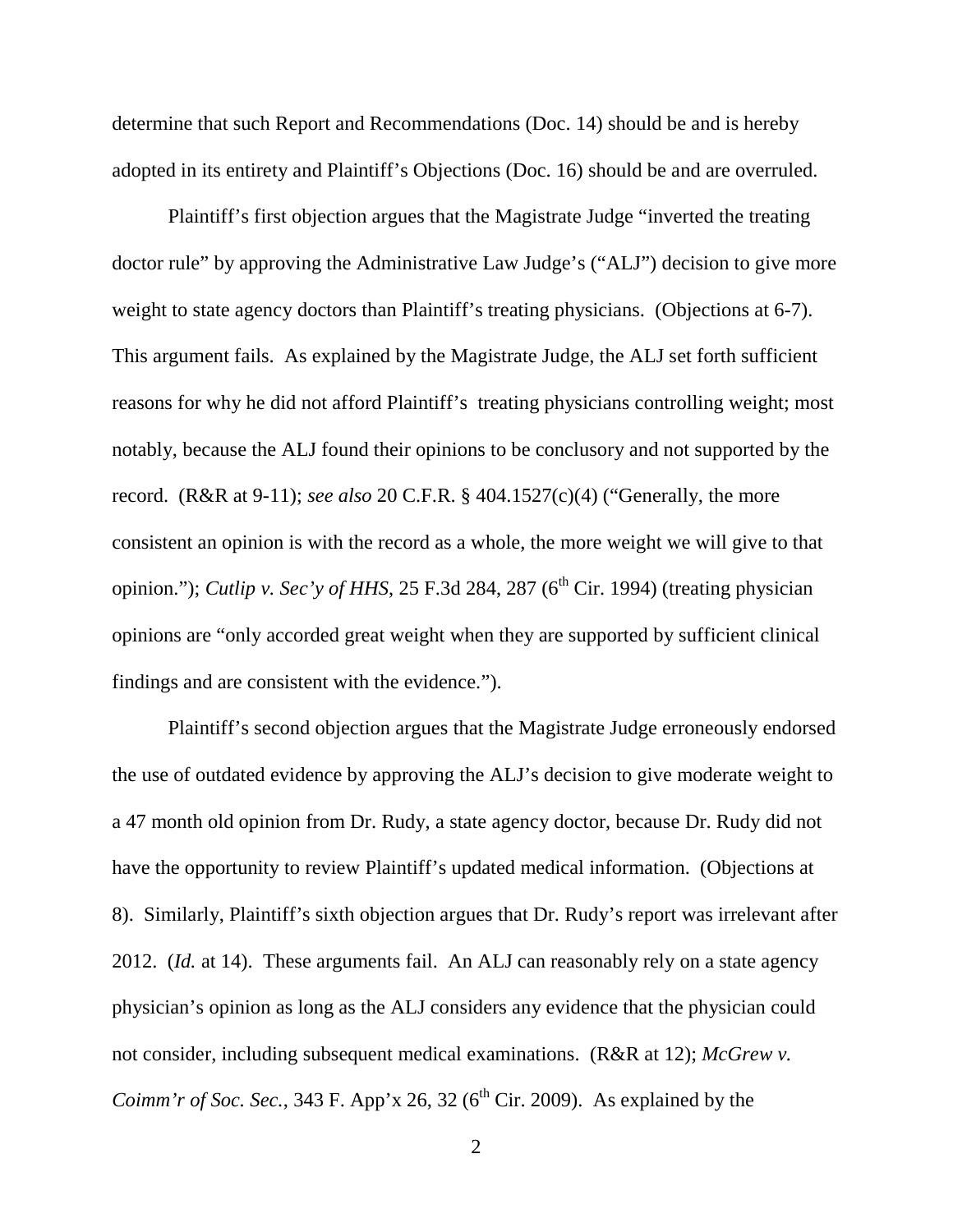Magistrate Judge, the ALJ's decision indicates that he considered the entire record when formulating Plaintiff's residual functioning capacity. (R&R at 12).

Plaintiff's third objection argues that the Magistrate Judge erred in failing to consider the internal inconsistency of Dr. Rudy's report, to which the ALJ assigned moderate weight. (Objections at 9). Specifically, Plaintiff argues Dr. Rudy's notation that he found Plaintiff's statement of her disabling systems to be "fully credible" requires a finding of disability. (Doc. 16 at 9). The Court does not agree. Dr. Rudy's report states that Plaintiff's statement regarding her daily activities—which included being able to walk a couple miles, driving, attending martial arts class, shopping, and doing household chores—to be "consistent with the medical evidence." (Tr. at 121-125). This does not compel a finding of disability or cast doubt on the consistency of Dr. Rudy's report.

Plaintiff's fourth and fifth objections argue that the Magistrate Judge erroneously approved the ALJ's decision to scrutinize the treating physicians' reports more thoroughly that the state agency physicians' reports, and in any event, the ALJ's criticisms of the treating physicians' opinions lack merit. (Objections at 9-12). These arguments fail. As explained by the Magistrate Judge, the ALJ sufficiently justified the weight he assigned to each respective treating physician's opinion, including their inconsistency with relevant treating notes. (R&R at 6-12; Tr. at 33-35).

Plaintiff's seventh objection argues that the Magistrate Judge "used [Plaintiff's] ability to perform ordinary activities of daily living as a basis to deny benefits." (Objections at 14). This argument fails. As explained by the Magistrate Judge, the ALJ properly considered whether Plaintiff's ability to engage in daily activities and to travel

<sup>3</sup>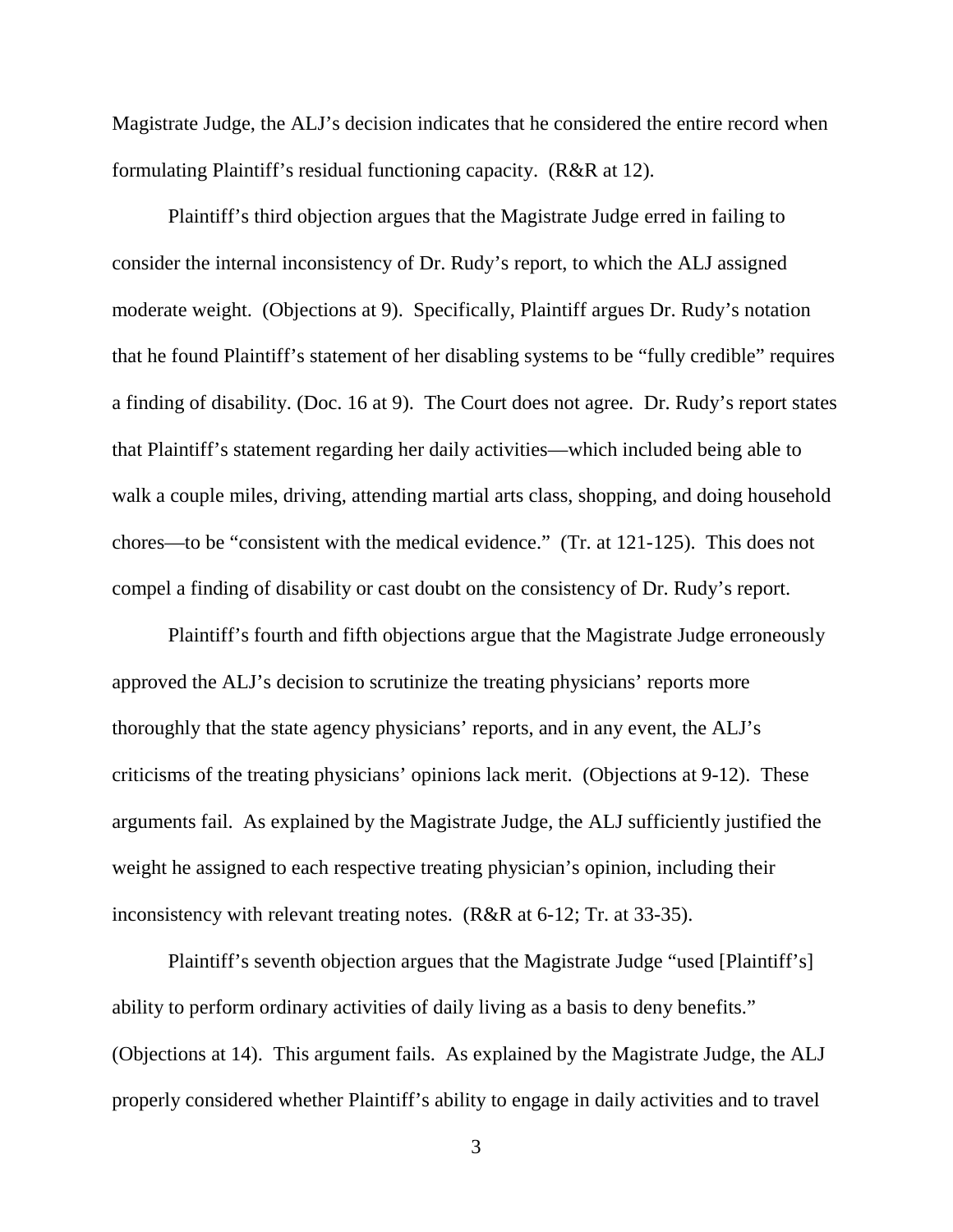contradicted her testimony of constant physical pain and disabling fatigue. (R&R at 16- 17).

Plaintiff's eighth and ninth objections argue that the Magistrate Judge approved of the ALJ's attacks on Plaintiff's character and turned the hearing into an adversarial proceeding. (Objections at 16-17). The Court does not agree for two reasons. First, to the extent Plaintiff argues the ALJ had a duty to further develop the record, that duty typically only exists in special cases, unlike this one, where the claimant is without counsel and/or unable to present an effective case. *See Rise v. Apfel*, No. 99-6164, 2000 U.S. App. LEXIS 26851, at  $*4$  (6<sup>th</sup> Cir. Oct. 13, 2000). In any event, upon review, the Court finds the ALJ's decision to be based upon its consideration and weighing of relevant evidence, not impermissible character traits.

Plaintiff's tenth objection argues that the Magistrate Judge should have remanded this action pursuant to the sixth sentence of 42 U.S.C.  $\S$  405(g) in order to consider an affidavit Plaintiff submitted to the Appeals Council in May, 2016. (Objections at 19). This argument is not well-taken. The Court's review is typically limited to evidence that was before the Commissioner during the administrative proceedings. Pursuant to Sentence Six, a court can remand for consideration of new evidence only if the plaintiff establishes that the evidence is "new" and "material." 42 U.S.C. § 405(g). For the reasons explained in the Report and Recommendations, the Court concludes the affidavit is neither. (R&R at 20-21).

4